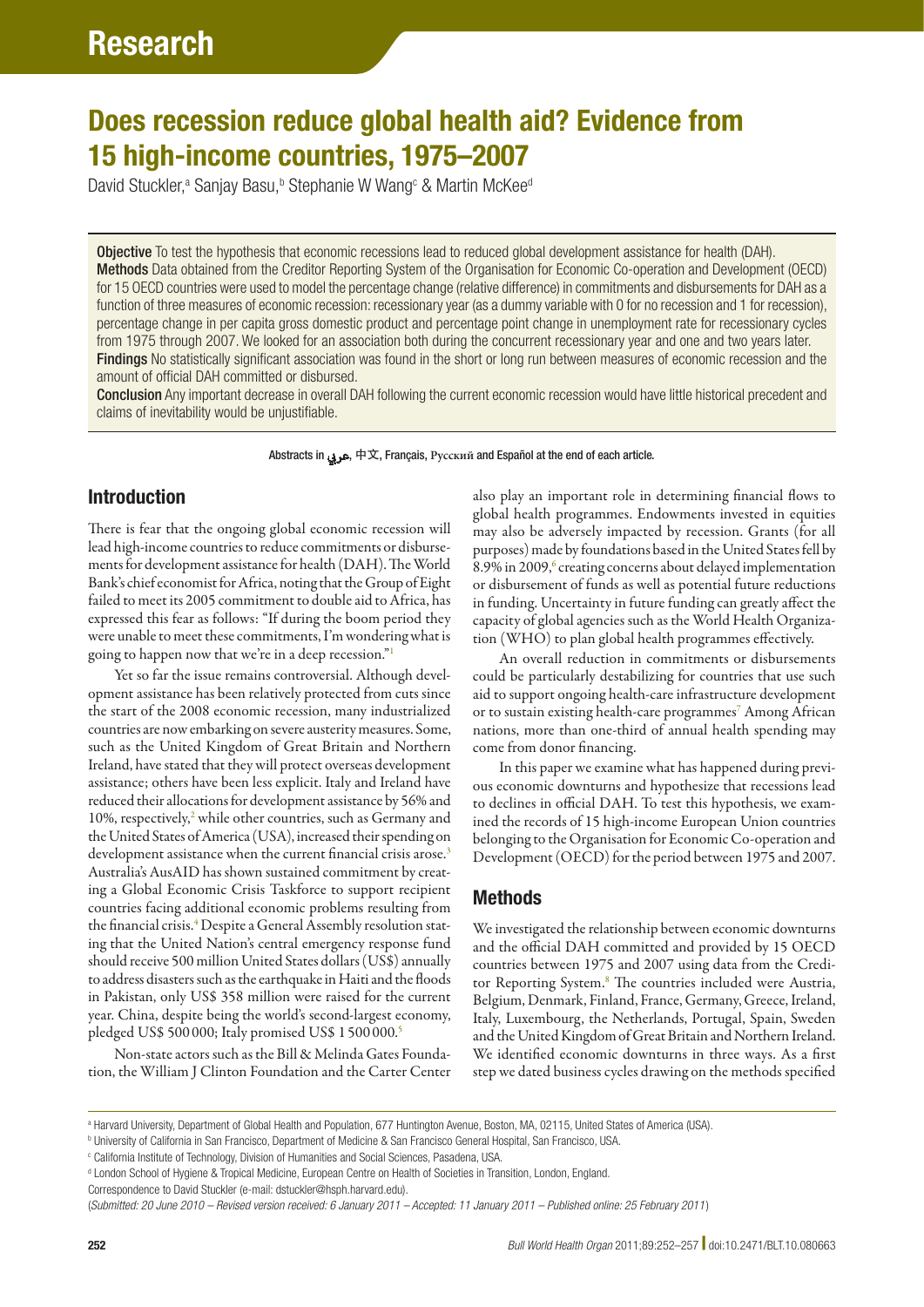by Camacho et al.<sup>[9](#page-5-8)</sup> As a second step we detected fluctuations in per capita gross domestic product (GDP) expressed in purchasing-power-parity dollars (i.e. the economic growth rate in percentage terms, which is effectively the same as taking the difference in the natural log of successive measures of GDP)[.10](#page-5-9) As a third step we attempted to measure not just whether or not a recession existed (coded dichotomously, yes or no), but also its depth and scale. To do so we used continuous measures, such as the unemployment rate, to correlate the severity of the recession with the degree of reduction in DAH. The importance of this step is exemplified by the current recession in the USA: if GDP alone is used as a measure of a downturn (standard practice by the National Bureau of Economic Research), the USA appears to be out of recession, since as we write its GDP is again rising. However, this would fail to capture the economic hardship confronting ordinary people who are losing jobs, a factor that is likely to influence political debates on global aid commitments. Specifically, job loss may put pressure on policy-makers to increase domestic social welfare expenditure over international aid. Thus, our third measure of the severity of the crisis was captured by fluctuations in unemployment rates.

We modelled the percentage change (relative difference) in commitments and disbursements for DAH as a function of each of the three economic variables described in the previous paragraph (a method of first-differences, although our results were consistent when we modelled using the current year's levels of aid and the absolute yearly differences rather than yearly percentage changes). The rationale for using a percentage difference equation was twofold: first, we hypothesized that a recession (a negative change in GDP) would result in a reduction in DAH (a negative change in DAH); second, our statistical tests suggest that the data series are weakly integrated (using Dickey-Fuller tests), which indicates that there is trending in the pre-2008 data. Had we evaluated the level of aid instead, we could have found spurious associations with the state of the economy, as both the GDP and DAH were rising relatively steadily for reasons that may be causally unrelated. As a further robustness check we added a trend variable to account for the longerterm pattern of rising DAH in response to the scaling up of targets for global aid, which enabled us to better isolate the

association of a recession with changes in aid. Finally, to mitigate the impact of small numbers and zero values (for the 69 country–years in which no health aid was committed), we constrained the sample to more than a doubling in funding for DAH, although we also found that this constraint had no effect on the results.

Our basic model was thus:

$$
\Delta H_{i,t} = \alpha + \beta \text{REC}_{i,t} + \varepsilon_{i,t}
$$

where *i* is the country, *t* is the year, ∆*H* represents the percentage change in commitments or disbursements for DAH (i.e. rate of growth), REC includes a series of measures of economic downturn (including the economic growth rate and percentage point changes in unemployment rate) and *ε* is the error term. To reflect the fact that countries were not independently sampled, we clustered standard errors (SEs) for robustness to autocorrelation (noting that autocorrelation affects the SE but does not bias the coefficient estimate<sup>11</sup>). Data were analysed using STATA v 10.1 (StataCorp. LP, College Station, USA). All data and statistical codes are available from the authors upon request.

## **Results**

[Table](#page-2-0) 1 shows the results of our basic models. We found no statistically significant association between commitments in DAH on the one hand and a state of recession, fluctuations in GDP per capita or changes in unemployment rates in donor countries on the other. These findings were unchanged after holding fixed differences between countries constant (correcting for time-invariant differences in surveillance) and after accounting for longitudinal trends in DAH commitments (correcting for patterns in DAH commitment changes that were already in motion before the onset of recession; [Table](#page-2-0) 1).

While countries may have remained committed to DAH, they may have disbursed less than they had committed themselves to give. Disbursements recorded between 1995 and 2007, when they were first reliably incorporated into the OECD Creditor Reporting System database, were approximately 4% lower than commitments to DAH (on average, US\$ 122 per capita in commitments versus US\$ 117 per capita in disbursements)[.8](#page-5-7) Overall, health commitments and health disbursements were strongly correlated (*r*=0.82; *P*<0.0001; number

of country–years =  $314$ ). As shown in [Table](#page-3-0) 2, we found no association between recessionary years, GDP downturns or unemployment increases and disbursements for health assistance; changes in disbursements for DAH correlated with changes in commitments to deliver DAH, and disbursements for DAH were not reduced during recessions.

It is, of course, possible that recessions exert a delayed effect on health spending. This may occur, for example, when budgets including commitments to deliver DAH have been set in advance for the year in which the recession occurs. [Table](#page-3-1) 3 shows the results of statistical tests examining the delayed effects of the selected economic indicators on DAH. Again, we found no statistically significant association between any of the three measures of economic downturn and commitments in international assistance for health when incorporating time lags. Small negative coefficients marked the relationship between real changes in GDP and aid commitments using one- and twoyear lags; however, they were not statistically or jointly significant  $(F(2,14)=0.15;$  $P=0.86$ ).

On the other hand, fluctuations in the previous year's employment rate were significantly associated with falls in DAH commitments. For every percentage point increase in unemployment over the previous year there was a drop of 13.8% in DAH. However, for every percentage point increase in unemployment there was a 5.7% increase in aid after a two-year lag and an 8.5% increase in aid observable in the concurrent year; cumulatively (14.1%) this cancelled out the drop in aid observed after a lag. Thus, there may be some cyclical volatility in DAH associated with economic fluctuations, although the overall change in the amount of DAH is not statistically significant.

# **Discussion**

Overall, we found no robust evidence to support our hypothesis that recessions lead high-income countries to reduce their total DAH commitments or disbursements, either immediately after recession begins or within a two-year period. Before interpreting these findings, we must note several possible statistical reasons for the lack of a significant association between indicators of recession and aid flows. Current data samples could lack the statistical power needed to detect any effect of recession if it is small. However,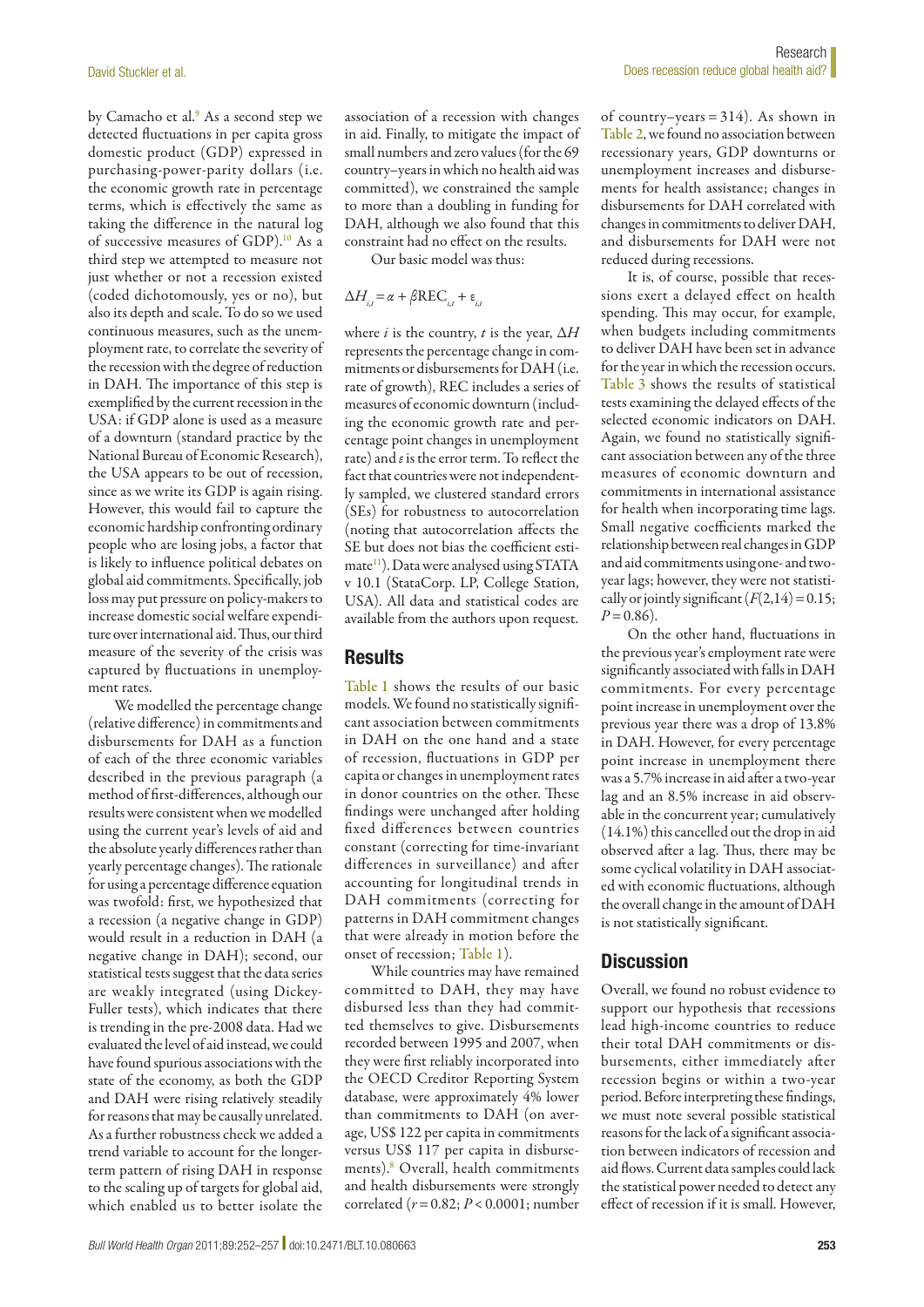| Measure of recession                                                                                                                                                                                                                                                                                                                                                                                 |                                  |                                               |                          | <b>Unadjusted model</b> |                                             |               |                 |                                        | Adjusted model           |                          |                                             |                |
|------------------------------------------------------------------------------------------------------------------------------------------------------------------------------------------------------------------------------------------------------------------------------------------------------------------------------------------------------------------------------------------------------|----------------------------------|-----------------------------------------------|--------------------------|-------------------------|---------------------------------------------|---------------|-----------------|----------------------------------------|--------------------------|--------------------------|---------------------------------------------|----------------|
|                                                                                                                                                                                                                                                                                                                                                                                                      |                                  | <b>Full-country variation</b><br>(pooled OLS) |                          |                         | Within-country variation<br>(fixed effects) |               |                 | Full-country variation<br>(pooled OLS) |                          |                          | Mithin-country variation<br>(fixed effects) |                |
|                                                                                                                                                                                                                                                                                                                                                                                                      |                                  |                                               |                          |                         |                                             |               |                 |                                        |                          |                          |                                             | 5              |
| Dummy for recessionary year <sup>®</sup>                                                                                                                                                                                                                                                                                                                                                             | $11.17^{\circ}$ $(7.76)^{\circ}$ |                                               | $\overline{1}$           | 10.95(8.12)             |                                             |               | (14.11 (8.00)   |                                        |                          | 9.64(8.90)               |                                             |                |
| Change in per capita GDP <sup>12</sup> (%)                                                                                                                                                                                                                                                                                                                                                           |                                  | 0.45(0.92)                                    | $\overline{\phantom{a}}$ |                         | 0.16(0.91)                                  | $\mid$        |                 | 1.39 (1.06)                            | $\overline{\phantom{a}}$ | $\overline{\phantom{a}}$ | 1.36 (1.30)                                 | $\overline{1}$ |
| Change in unemployment rate <sup>12</sup> (pp)                                                                                                                                                                                                                                                                                                                                                       |                                  |                                               | 17(2.55)                 |                         | $\overline{\phantom{a}}$                    | 1.26 (2.56)   |                 |                                        | 4.08 (2.56)              | $\overline{\phantom{a}}$ | $\overline{\phantom{a}}$                    | 3.40 (2.56)    |
| No. of country-years                                                                                                                                                                                                                                                                                                                                                                                 | $\frac{99}{2}$                   | 244                                           | 250                      | 199                     | 244                                         | 250           | 199             | 244                                    | 250                      | 199                      | 244                                         | 250            |
| No. of countries                                                                                                                                                                                                                                                                                                                                                                                     | 4 <sup>d</sup>                   | 14 <sup>d</sup>                               | 14 <sup>d</sup>          | 14 <sup>d</sup>         | 14 <sup>d</sup>                             | $\frac{5}{1}$ | 14 <sup>d</sup> | 14 <sup>d</sup>                        | 5                        | 14 <sup>d</sup>          | 14 <sup>d</sup>                             | $\frac{5}{1}$  |
| R <sup>e</sup> (goodness of fit for the entire model)                                                                                                                                                                                                                                                                                                                                                | < 0.01                           | < 0.01                                        | < 0.0                    | 0.04                    | 0.06                                        | 0.05          | 0.11            | 0.12                                   | 0.10                     | 0.18                     | 0.18                                        | 0.16           |
| a Coded as O for no recession, 1 for recession dating based on reference <sup>s</sup> . Results were consistent when all variables were included simultaneously and when absolute changes in commitments were evaluated.<br>GDF, gross domestic product; OLS, ordinary least squares; pp, percentage points; none of the associations was statistically significant at P<0.05 in two-tailed t tests. |                                  |                                               |                          |                         |                                             |               |                 |                                        |                          |                          |                                             |                |

FRobust standard errors are in parentheses throughout table. They are clustered by country to reflect non-independent sampling, Countries include Austria, Belgium, Denmark, Finland, France, Germany, Greece, Ireland, Italy, Robust standard errors are in parentheses throughout table. They are clustered by country to reflect non-independent sampling. Countries include Austria, Belgium, Denmark, Finland, France, Germany, Greece, Ireland, Italy, Netherlands, Portugal, Spain, Sweden and the United Kingdom of Great Britain and Northern Ireland. Spain, Sweden and the United Kingdom of Great Britain and Northern Ireland Netherlands, Portugal,

<span id="page-2-0"></span>Data were missing for one country. Data were missing for one country. our sample represented more than 200 country–years and is therefore highly likely to detect any effect other than a very small one. A high degree of measurement error is another possibility. All models yielded very low  $R^2$  values, which suggests a lot of unexplained variation both within and between countries. Measurement er-ror could also lead to attenuation bias,<sup>[13](#page-5-11)</sup> although the Creditor Reporting System has put considerable effort into standardizing reporting to improve comparability among countries. We have also evaluated within-country variations, which would not be impacted by between-country differences in surveillance methods. Such differences are where the greatest artefactual variation in measurement is likely to occur.

We have reported the average estimated association between recessions and DAH, and the average may conceal variation in how countries respond to financial downturns. For example, Sweden's health disbursements were US\$ 74 million per capita in 1990 and dropped slightly, to US\$ 73 million, in 1991. However, they rose to US\$ 99 million in 1992. On the other hand, Finland experienced a more substantial reduction of about one-third in GDP from 1991 to 1992 and reduced its aid commitments by a similar magnitude. Reduced commitments by some donors may be compensated for by other donor agencies, resulting in a null effect. Several non-state actors have increased aid commitments during the current recession. For example, Warren Buffett, a major donor to the Gates Foundation, saw his fortune increase by more than US\$ 10 billion during  $2010^{14}$  and the overall resources available to the Gates Foundation (which depend on the stock market performance of its endowment investments) increased in 2010 after a short-term decline the previous year.<sup>15,[16](#page-5-14)</sup> Nonetheless, WHO staff report that some foundations have taken measures to offset the possibility of a future endowment decline, such as a delayed delivery of funds and other strategies that could unintentionally disrupt the effective planning of global health programmes.<sup>5</sup>

The above notwithstanding, our findings suggest that high-income countries' economic performance is not likely to be a significant determinant of DAH commitments or disbursements, as shown by past experience. Instead, they point to the importance of other global health debates and to political factors in determin-

Table 1 Measures of economic recession and their associations with the percentage change (relative difference) in commitments to deliver development assistance for health,<sup>8</sup> before and after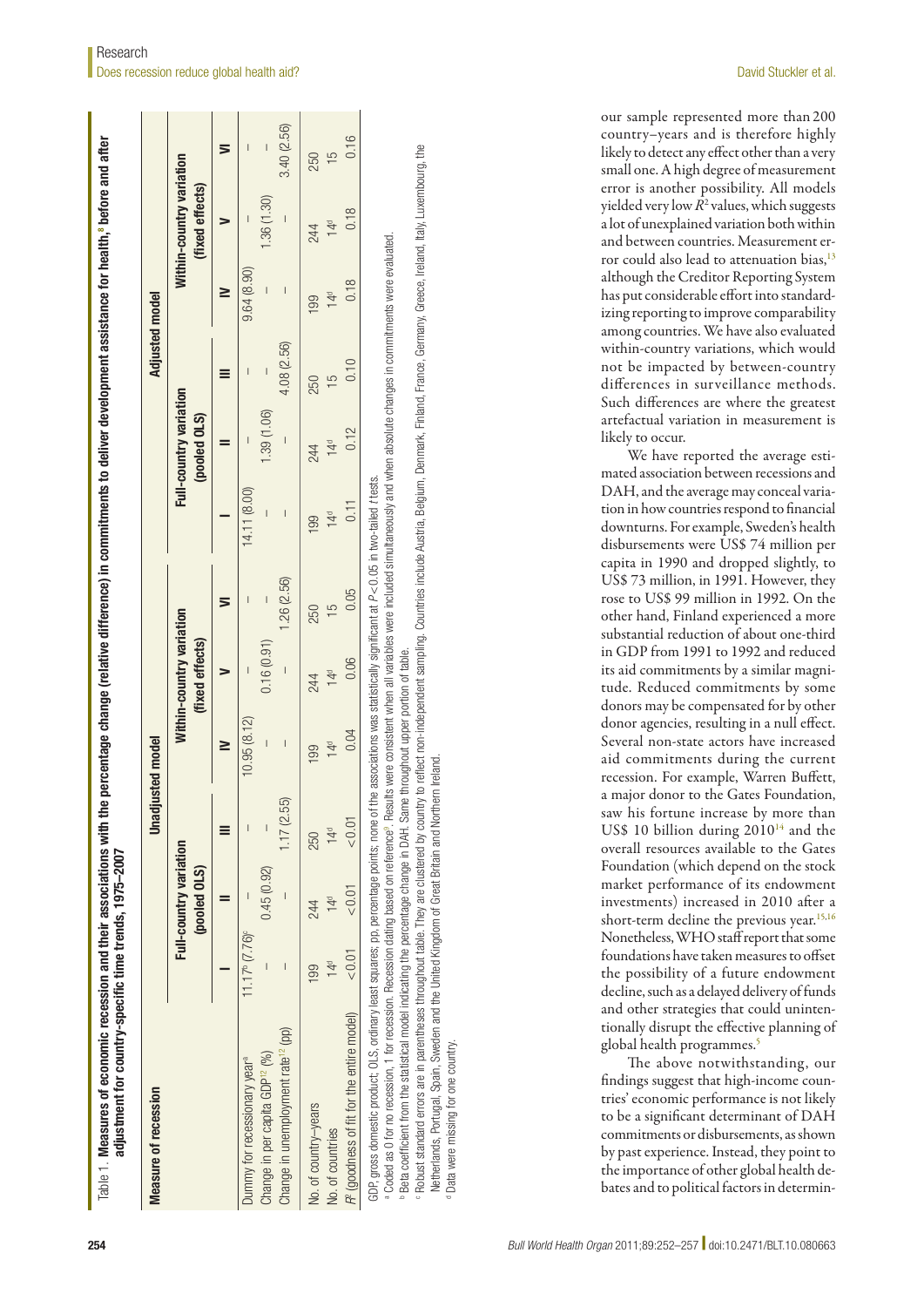#### <span id="page-3-0"></span>Table 2. Measures of economic recession and their associations with the percentage change (relative difference) in disbursements for development assistance for health,<sup>[8](#page-5-7)</sup> 1975–2007

| <b>Measure of recession</b>                    | <b>Full-country variation (pooled OLS)</b> |                               |               |  |  |
|------------------------------------------------|--------------------------------------------|-------------------------------|---------------|--|--|
|                                                |                                            | Unadjusted model <sup>a</sup> |               |  |  |
|                                                |                                            | Ш                             | Ш             |  |  |
| Dummy for recessionary year <sup>b</sup>       | $6.66^{\circ}$ (34.17) <sup>d</sup>        |                               |               |  |  |
| Change in per capita GDP <sup>12</sup> (%)     |                                            | $-0.19(1.03)$                 |               |  |  |
| Change in unemployment rate <sup>12</sup> (pp) |                                            |                               | $-2.97(2.84)$ |  |  |
| No. of country-years                           | 32                                         |                               | 76            |  |  |
| No. of countries                               | 7 <sup>e</sup>                             | 15                            | 15            |  |  |
| $R2$ (goodness of fit for the entire model)    | < 0.01                                     | < 0.01                        | < 0.01        |  |  |

GDP, gross domestic product; OLS, ordinary least squares; pp, percentage points; none of the associations was statistically significant at *P*<0.05 in two-tailed *t* tests. <sup>a</sup> Data too few to observe any change after adjustment.

**b** Coded as 0 for no recession, 1 for recession. Recession dating based on reference<sup>9</sup>.

<sup>c</sup> Beta coefficient from the statistical model indicating the percentage change in development assistance for health. Same throughout upper portion of table.

<sup>d</sup> Robust standard errors are in parentheses throughout table. They are clustered by country to reflect non-independent sampling. Countries include Austria, Belgium, Denmark, Finland, France, Germany, Greece, Ireland, Italy, Luxembourg, the Netherlands, Portugal, Spain, Sweden and the United Kingdom of Great Britain and Northern Ireland.

<sup>e</sup> Data were missing for several countries.

#### <span id="page-3-1"></span>Table 3. Measures of economic recession and their associations with the percentage change (relative difference) in commitments to deliver development assistance for health<sup>[8](#page-5-7)</sup> during recession and 1 or 2 years after recession, 1975–2007

| <b>Measure of recession</b>                                 | Within-country variation (fixed effects model) |               |                   |                       |             |                   |  |
|-------------------------------------------------------------|------------------------------------------------|---------------|-------------------|-----------------------|-------------|-------------------|--|
|                                                             | <b>Unadjusted model</b>                        |               |                   | <b>Adjusted model</b> |             |                   |  |
|                                                             |                                                | $\mathbf{I}$  | Ш                 | IV                    | $\mathbf V$ | VI                |  |
| Dummy for recessionary year <sup>a</sup>                    | $14.4^{\rm b}$ $(8.71)^{\rm c}$                |               |                   | 12.9(9.39)            |             |                   |  |
| Dummy for recessionary year                                 | 0.67(8.53)                                     |               |                   | 0.32(8.08)            |             |                   |  |
| Dummy for recessionary year                                 | 4.96(10.8)                                     |               |                   | 10.9(13.0)            |             |                   |  |
| Change in per capita GDP <sup>12</sup> (%)                  |                                                | 0.89(1.09)    |                   |                       | 1.52(1.26)  |                   |  |
| Change in per capita GDP 1 year after<br>recession (%)      |                                                | $-1.12(0.89)$ |                   |                       | 0.57(1.13)  |                   |  |
| Change in per capita GDP 2 years<br>after recession (%)     |                                                | $-1.80(1.30)$ |                   |                       | 0.12(1.78)  |                   |  |
| Change in unemployment rate <sup>12</sup> (pp)              |                                                |               | $7.13*(3.13)$     |                       |             | $8.45*(3.41)$     |  |
| Change in unemployment rate 1 year<br>after recession (pp)  |                                                |               | $-13.30**$ (3.40) |                       |             | $-13.80**$ (3.59) |  |
| Change in unemployment rate 2 years<br>after recession (pp) |                                                |               | 1.98(5.24)        |                       |             | 5.65(5.22)        |  |
| No. of country-years                                        | 195                                            | 238           | 244               | 195                   | 238         | 244               |  |
| No. of countries                                            | 14 <sup>d</sup>                                | 15            | 15                | 14                    | 15          | 15                |  |
| $R2$ (goodness of fit for the entire<br>model)              | 0.02                                           | 0.02          | 0.04              | 0.18                  | 0.18        | 0.20              |  |

GDP, gross domestic product; pp, percentage points; \**P*<0.05; \*\**P*<0.01; two-tailed *t* tests.

a Coded as 0 for no recession, 1 for recession. Recession dating based on reference.<sup>9</sup>

**b** Beta coefficient from the statistical model indicating the percentage change in development assistance for health. Same throughout upper portion of table.

<sup>c</sup> Robust standard errors are in parentheses throughout table. They are clustered by country to reflect non-independent sampling. Countries include Austria, Belgium, Denmark, Finland, France, Germany, Greece, Ireland, Italy, Luxembourg, the Netherlands, Portugal, Spain, Sweden and the United Kingdom of Great Britain and Northern Ireland.

<sup>d</sup> Data were missing for one country.

ing aid allocations. One contemporary risk is that donor agencies will behave in response to a political climate calling for generalized austerity that fosters the erroneous belief that a reduction in aid is the inevitable consequence of recession. Our evidence is consistent with a potential mimetic effect, whereby donors' aid decisions are influenced by those of other donors. Thus, we may be facing a self-fulfilling prophecy. Future research should investigate the factors that may

be driving health aid allocations and their potential influence on the reliability of development aid. ■

Competing interests: None declared.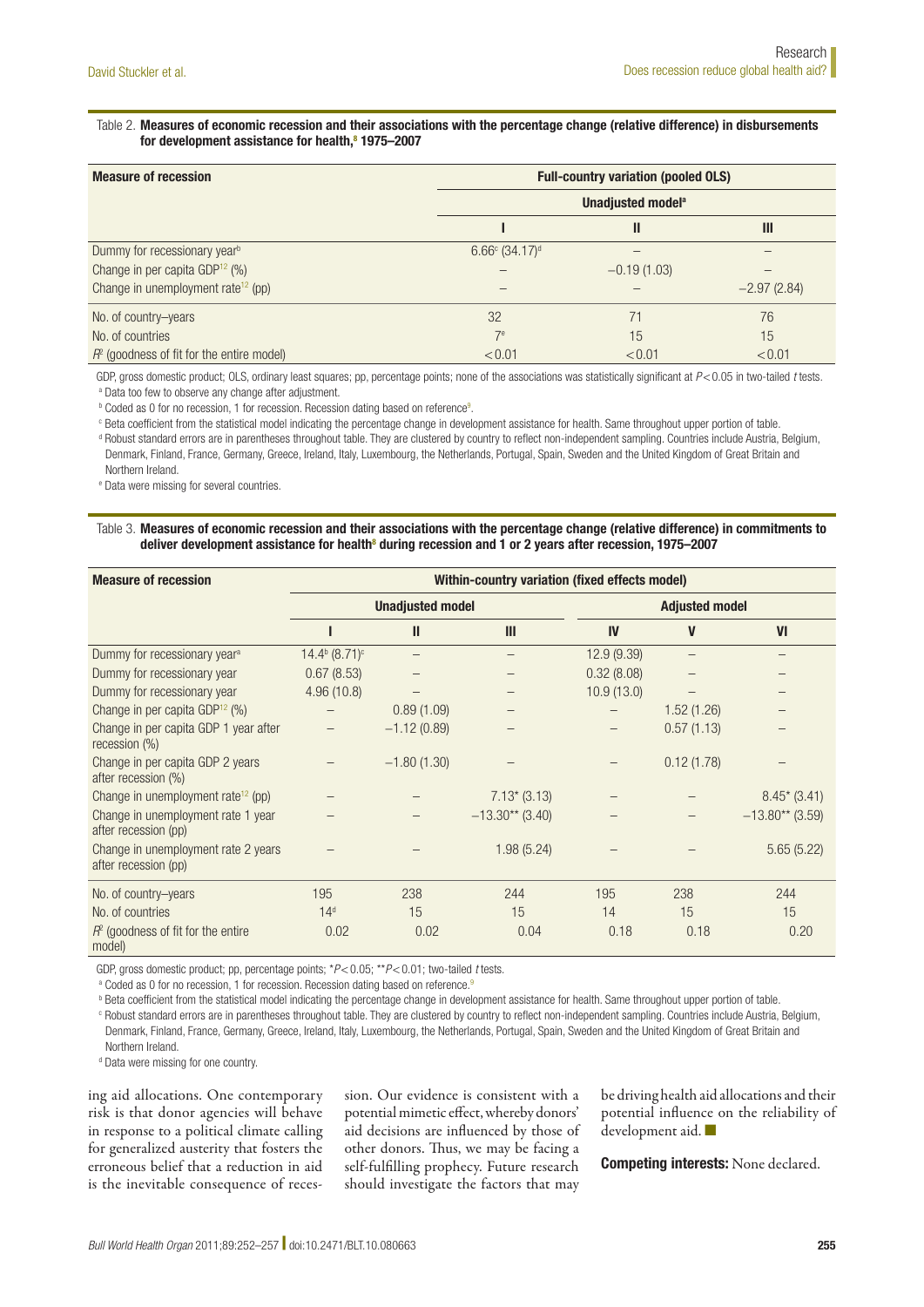# ملخص<br>هل يؤدى الركود إلى خفض المساعدات الصحية العالمية؟ البيّـنات من 15 بلداً مرتفعة الدخل، 1975-2007 **هل يؤدي الركود إلى خفض المساعدات الصحية العالمية؟ البيّـنات من 15 بلداً مرتفعة الدخل، 1975-2007**<br>ال**غرض** اختبار فرضية أن الركود الاقتصادي سيؤدي إلى خفض المساعدات وقد فحص الباحثون الارتباط خلال سنة الركود المتزامنة وفي

تاليتني.

ا**لنتائج** لم يُلاحظ ارتباط يعتد به إحصائياً على الأمد القصير والأمد الطويل بين قياسات الركود الاقتصادي وكمية المساعدات التنموية العالمية الموجهة للصحة قيد الالتزام أو الإنفاق.

**االستنتاج** أي خفض هام يف إجاميل املساعدات التنموية العاملية املوجهة ّ للصحة يف أعقاب الركود االقتصادي الحايل سيشكل سابقة تاريخية واالدعاء بحتمية ذلك ليس مربرا.ً

ّ التنموية العاملية املوجهة للصحة. ا**لطريقة** استخدمت المعطيات التي جُمعَت من نظام التبليغ الدائن لمنظمة التعاون االقتصادي والتنمية لـ15 بلداً عضواً يف املنظمة إلعداد منوذج للتغير في النسبة المئوية (الاختلاف النسبي) في الالتزام والإنفاق الخاصين ّ باملساعدات التنموية العاملية املوجهة للصحة كدالة من ثالثة قياسات للركود الاقتصادي: سنة الركود (كمتغير صوريّ قيمته 0 لعدم الركود و1 للركود)،

التغر فى النسبة المئوية لنصيب الفرد فى الناتج المحلى الإجمالي، ونقطة التغير يف النسبة املئوية ملعدل البطالة لدورات الركود من عام 1975 حتى .2007

# 摘要

#### 经济衰退是否会减少全球健康援助?1975-2007年来自15个高收入国家的证据

目的 旨在验证经济衰退导致全球健康发展援助(DAH) 减少这一假设。

方法 利用经济合作发展组织(OECD)15个成员国的债权 人报告系统得出的数据进行建模分析健康发展援助承诺和 支出间的百分比变化(相对差),以经济衰退三个测量值 进行函数计算。此三个测量值为:经济衰退年份(虚拟变 量,0表示没有经济衰退而1表示经济衰退)、人均国内生

产总值百分比变化和1975至2007年间经济衰退周期内失 业率的百分点变化。我们寻找此三个测量值在现行经济衰 退年份以及一两年后的关联。 结果 短期或长期内均未发现经济衰退测量值与官方承诺或 支付的健康发展援助金额之间的任何显著关联。 结论 当前经济衰退之后引发总体健康发展援助的重大减少 都没有什么历史先例,任何必然性的断言都是不合理的。

# Résumé

#### La récession réduit-elle l'aide sanitaire internationale? Les preuves de 15 pays à revenu élevé sur la période 1975–2007

Objectif Tester l'hypothèse selon laquelle les récessions économiques entraînent une diminution de l'assistance au développement sanitaire (ADS) mondiale.

Méthodes Les données provenant du système de notification des pays créanciers (SNPC) de l'Organisation de coopération et de développement économiques (OCDE) de 15 pays de l'OCDE ont été utilisées pour modéliser la variation en pourcentage (différence relative) dans les engagements et les déboursements en matière d'ADS en tant que fonction des trois mesures de la récession économique: l'année de la récession (en tant que variable indicatrice avec 0 pour une absence de récession et 1 pour une récession), la variation en pourcentage dans le

PIB par habitant et la variation en points de pourcentage dans le taux de chômage pour les cycles de récession de 1975 à 2007. Nous avons recherché une association lors de l'année de la récession simultanée plus une, et deux années plus tard.

Résultats Aucune association statistiquement significative n'a été constatée sur le court ou le long terme entre les mesures de la récession économique et le montant de l'ADS officiel engagé ou déboursé.

Conclusion Toute baisse importante dans l'ADS globale suivant la récession économique actuelle n'aurait que peu d'antécédent historique et toute demande d'inévitabilité ne pourrait être justifiée.

#### **Резюме**

### **Приводит ли рецессия к снижению глобальной помощи в области здравоохранения? Данные по 15 странам с высоким доходом, 1975–2007**

**Цель** Проверить гипотезу о том, что экономические спады ведут к снижению глобальной помощи на нужды развития в области здравоохранения (ПРЗ).

**Методы** Данные, полученные от Системы отчетности перед кредиторами Организации экономического сотрудничества и развития (ОЭСР), по 15 странам – членам ОЭСР были использованы для моделирования процентных изменений (относительной разницы) в финансовых обязательствах и расходах на ПРЗ как функции трех индикаторов экономического спада: года спада (косвенной переменной со значениями 0 для отсутствия спада и 1 для спада), процентного изменения валового национального продукта

на душу населения и изменения (в процентных пунктах) показателя безработицы для циклов рецессии за период с 1975 по 2007 год. Мы искали корреляцию как в текущем году, так и на протяжении одного или двух последующих лет. **Результаты** Не было обнаружено статистически значимой корреляции в краткосрочной или долгосрочной перспективе между индикаторами экономического спада и объемом финансовых обязательств или затрат на официальную ПРЗ. **Вывод** Какое-либо существенное снижение суммарной ПРЗ вслед за текущим экономическим спадом не имело бы исторического прецедента, и утверждения о его неизбежности были бы необоснованными.